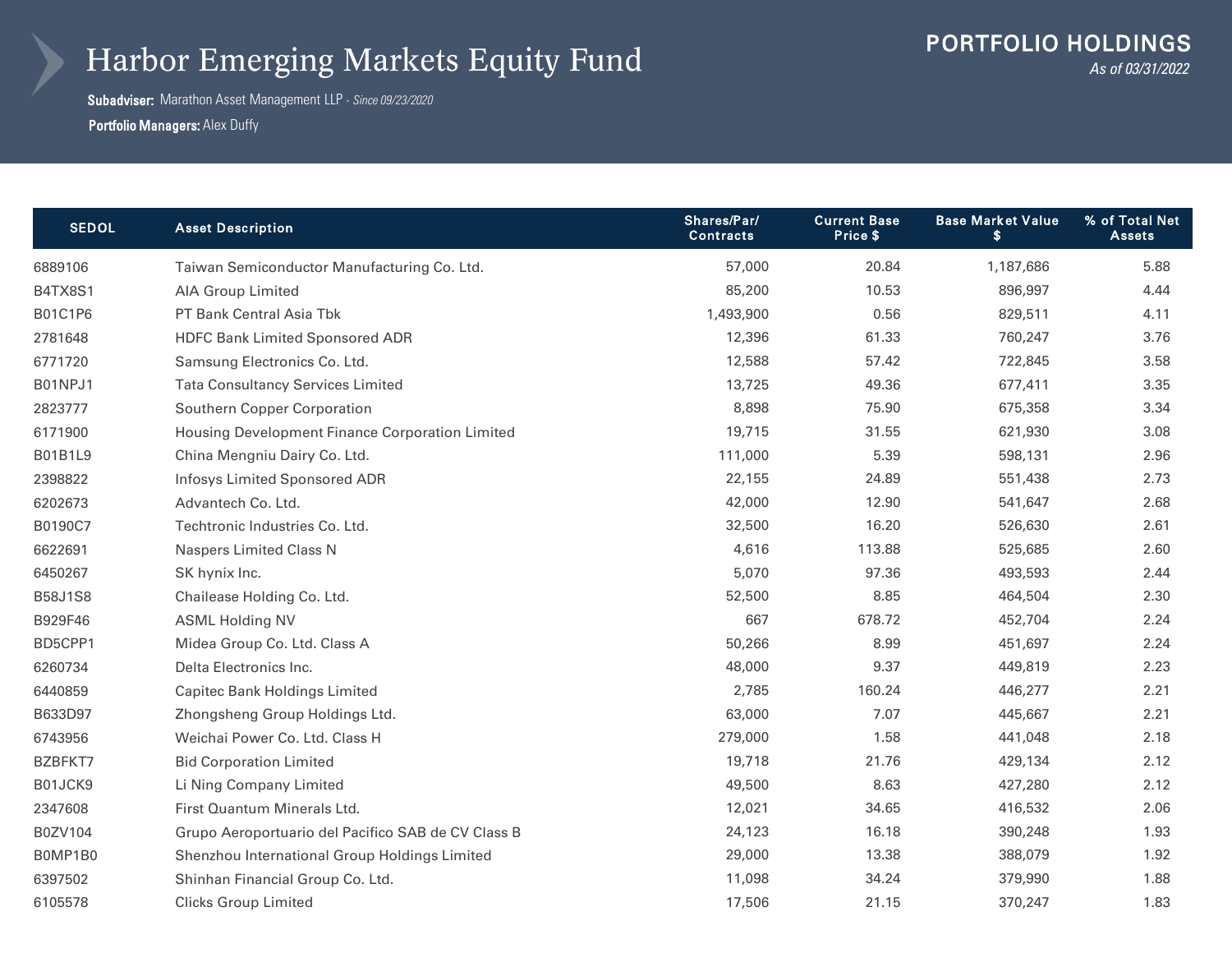## Harbor Emerging Markets Equity Fund PORTFOLIO HOLDINGS

*As of 03/31/2022* 

| <b>SEDOL</b>                           | <b>Asset Description</b>                        | Shares/Par/<br><b>Contracts</b> | <b>Current Base</b><br>Price \$ | <b>Base Market Value</b><br>\$ | % of Total Net<br><b>Assets</b> |
|----------------------------------------|-------------------------------------------------|---------------------------------|---------------------------------|--------------------------------|---------------------------------|
| 6041122                                | <b>African Rainbow Minerals Limited</b>         | 18,183                          | 19.58                           | 356,069                        | 1.76                            |
| 6372480                                | MediaTek Inc                                    | 11,000                          | 31.59                           | 347,451                        | 1.72                            |
| B0498T7                                | Porto Seguro S.A.                               | 71,194                          | 4.44                            | 316,271                        | 1.57                            |
| 6761000                                | Anglo American Platinum Limited                 | 2,297                           | 137.32                          | 315,413                        | 1.56                            |
| BFXG366                                | Pepkor Holdings Ltd.                            | 182,387                         | 1.59                            | 289,573                        | 1.43                            |
| <b>B1S34K5</b>                         | <b>Marico Limited</b>                           | 42,755                          | 6.65                            | 284,206                        | 1.41                            |
| B8F2W55                                | Severstal PAO Sponsored GDR RegS                | 21,345                          | 13.36                           | 285,118                        | 1.41                            |
| 2421041                                | Grupo Financiero Banorte SAB de CV Class O      | 37,100                          | 7.50                            | 278,222                        | 1.38                            |
| 6297356                                | Dabur India Limited                             | 36,767                          | 7.08                            | 260,171                        | 1.29                            |
| BQGZWP9                                | Havells India Limited                           | 17,150                          | 15.21                           | 260,854                        | 1.29                            |
| BYZJV17                                | <b>BOC Aviation Limited</b>                     | 32,700                          | 7.91                            | 258,672                        | 1.28                            |
| <b>B3N0H17</b>                         | Vipshop Holdings Ltd Sponsored ADR              | 26,599                          | 9.00                            | 239,391                        | 1.19                            |
| 6372167                                | Giant Manufacturing Co. Ltd.                    | 25,628                          | 9.09                            | 233,010                        | 1.15                            |
| BG36ZK1                                | B3 SA - Brasil Bolsa Balcao                     | 66,300                          | 3.31                            | 219,189                        | 1.09                            |
| BP3R3H0                                | Sany Heavy Industry Co., Ltd. Class A           | 74,000                          | 2.76                            | 204,231                        | 1.01                            |
| B0FXT17                                | Baidu Inc Sponsored ADR Class A                 | 1,522                           | 132.30                          | 201,361                        | 1.00                            |
| BYWD7L4                                | Sea Ltd. (Singapore) Sponsored ADR Class A      | 950                             | 119.79                          | 113,801                        | 0.56                            |
| B039445                                | Delfi Limited                                   | 170,700                         | 0.57                            | 96,491                         | 0.48                            |
| BYV1VL7                                | SKSHU Paint Co., Ltd. Class A                   | 3,700                           | 13.96                           | 51,664                         | 0.26                            |
|                                        | X 5 RETAIL GROUP NV REGS GDR DEPOSITORY RECEIPT | 9,353                           | 0.53                            | 4,966                          | 0.02                            |
|                                        | UNTRADE.TIANHE CHEM                             | 2,684,000                       | 0.00                            | 0                              | 0.00                            |
| Total                                  |                                                 | 6,115,577                       |                                 | 20,178,460                     | 99.89                           |
| Cash and Other Assets Less Liabilities |                                                 |                                 |                                 |                                | 0.11                            |
| <b>Total Net Assets</b>                |                                                 |                                 |                                 |                                | 100.00                          |